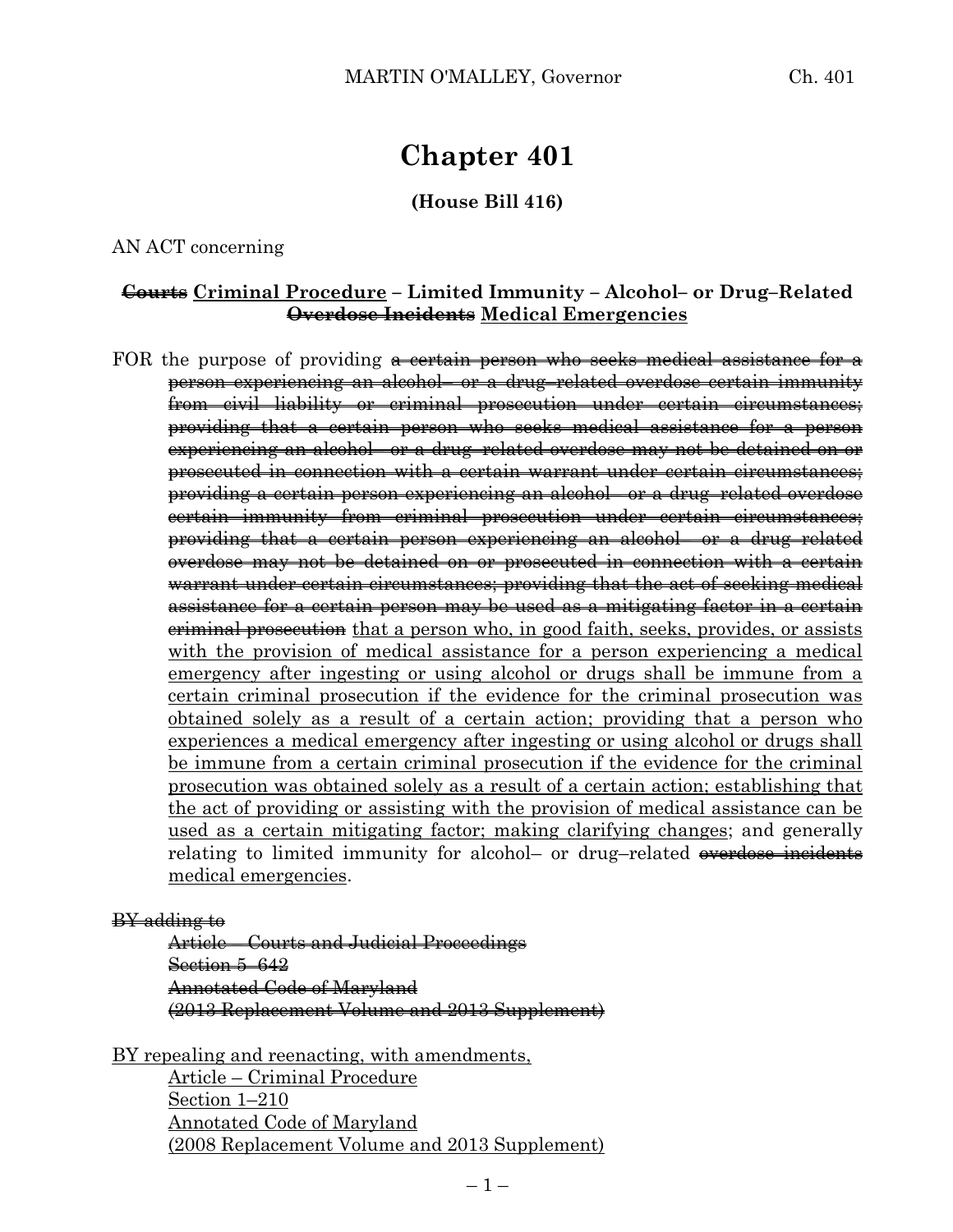SECTION 1. BE IT ENACTED BY THE GENERAL ASSEMBLY OF MARYLAND, That the Laws of Maryland read as follows:

# **Article – Courts and Judicial Proceedings**

# **5–642.**

**(A) A PERSON WHO, IN GOOD FAITH, SEEKS MEDICAL ASSISTANCE FOR A PERSON EXPERIENCING AN ALCOHOL– OR A DRUG–RELATED OVERDOSE:**

**(1) SHALL BE IMMUNE FROM CIVIL LIABILITY OR CRIMINAL PROSECUTION FOR A VIOLATION OF §§ 5–601, 5–619, 10–116, AND 10–117 OF THE CRIMINAL LAW ARTICLE IF THE EVIDENCE FOR THE CRIMINAL PROSECUTION WAS OBTAINED SOLELY AS A RESULT OF THE PERSON'S SEEKING MEDICAL ASSISTANCE; AND**

**(2) MAY NOT BE DETAINED ON OR PROSECUTED IN CONNECTION WITH AN OUTSTANDING WARRANT FOR ANOTHER NONVIOLENT CRIME IF THE PERSON'S SEEKING MEDICAL ASSISTANCE IS THE REASON FOR THE PERSON'S ENCOUNTER WITH LAW ENFORCEMENT.**

**(B) A PERSON WHO EXPERIENCES AN ALCOHOL– OR A DRUG–RELATED OVERDOSE AND IS IN NEED OF MEDICAL ASSISTANCE:**

**(1) SHALL BE IMMUNE FROM CRIMINAL PROSECUTION FOR A VIOLATION OF §§ 5–601, 5–619, 10–116, AND 10–117 OF THE CRIMINAL LAW ARTICLE IF THE EVIDENCE FOR THE CRIMINAL PROSECUTION WAS OBTAINED SOLELY AS A RESULT OF THE PERSON'S SEEKING MEDICAL ASSISTANCE; AND**

**(2) MAY NOT BE DETAINED ON OR PROSECUTED IN CONNECTION WITH AN OUTSTANDING WARRANT FOR ANOTHER NONVIOLENT CRIME IF THE PERSON'S SEEKING MEDICAL ASSISTANCE IS THE REASON FOR THE PERSON'S ENCOUNTER WITH LAW ENFORCEMENT.**

**(C) THE ACT OF SEEKING MEDICAL ASSISTANCE FOR A PERSON WHO IS EXPERIENCING AN ALCOHOL– OR A DRUG–RELATED OVERDOSE MAY BE USED AS A MITIGATING FACTOR IN A CRIMINAL PROSECUTION.**

# **Article – Criminal Procedure**

1–210.